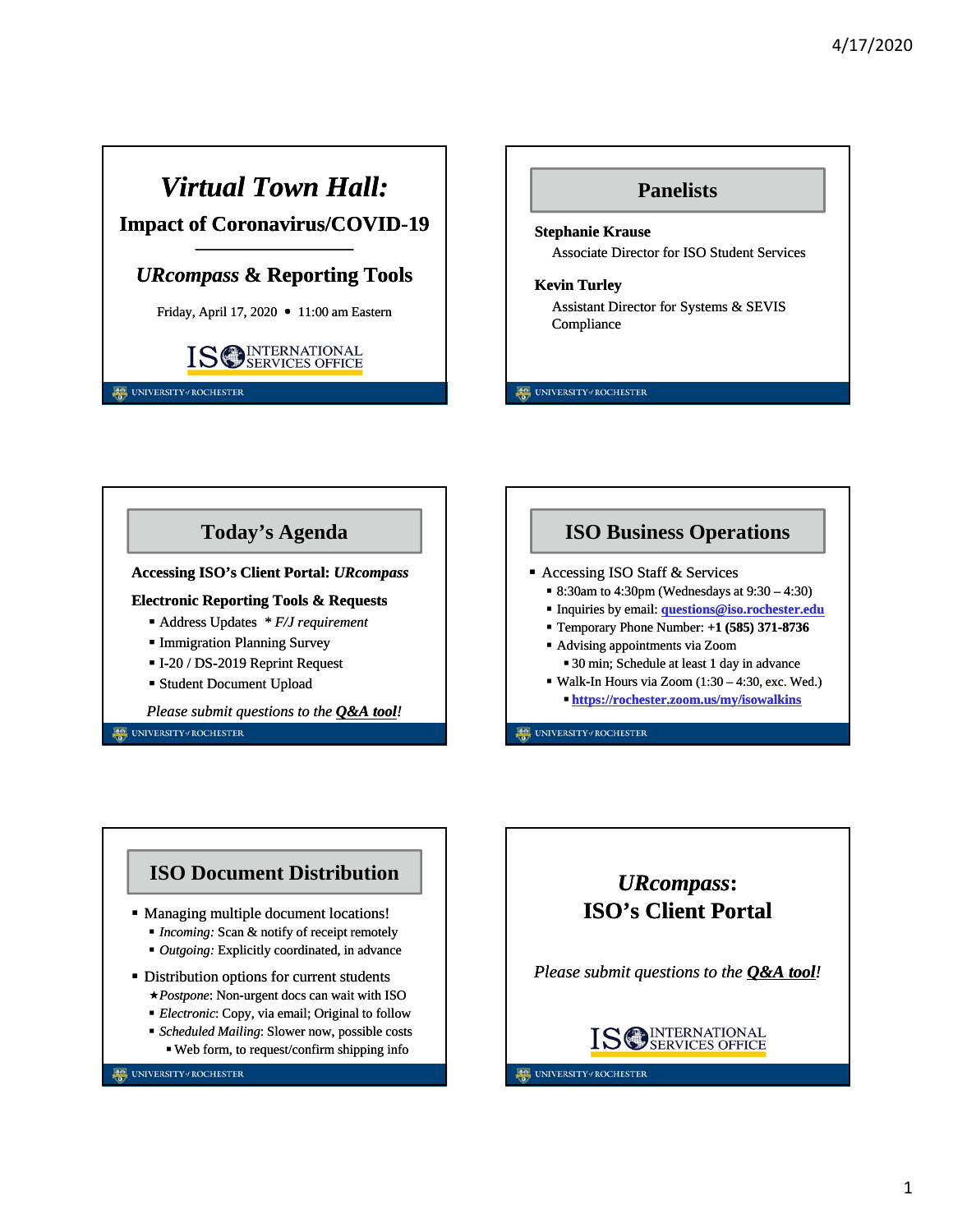## **ISO Forms & Reporting Tools**

- New client portal tool: *URcompass* Platform will eventually replace all ISO forms
- Best option for efficiency & security!
	- Students have direct access via UR NetID
	- *Menu*: ISO COVID-19 Operations (for now)
	- *Forms*: Options designed for specific purposes
	- Integrated mapping & notifications for ISO
	- Upload files; 30mb file size limitation

#### UNIVERSITY#ROCHESTER









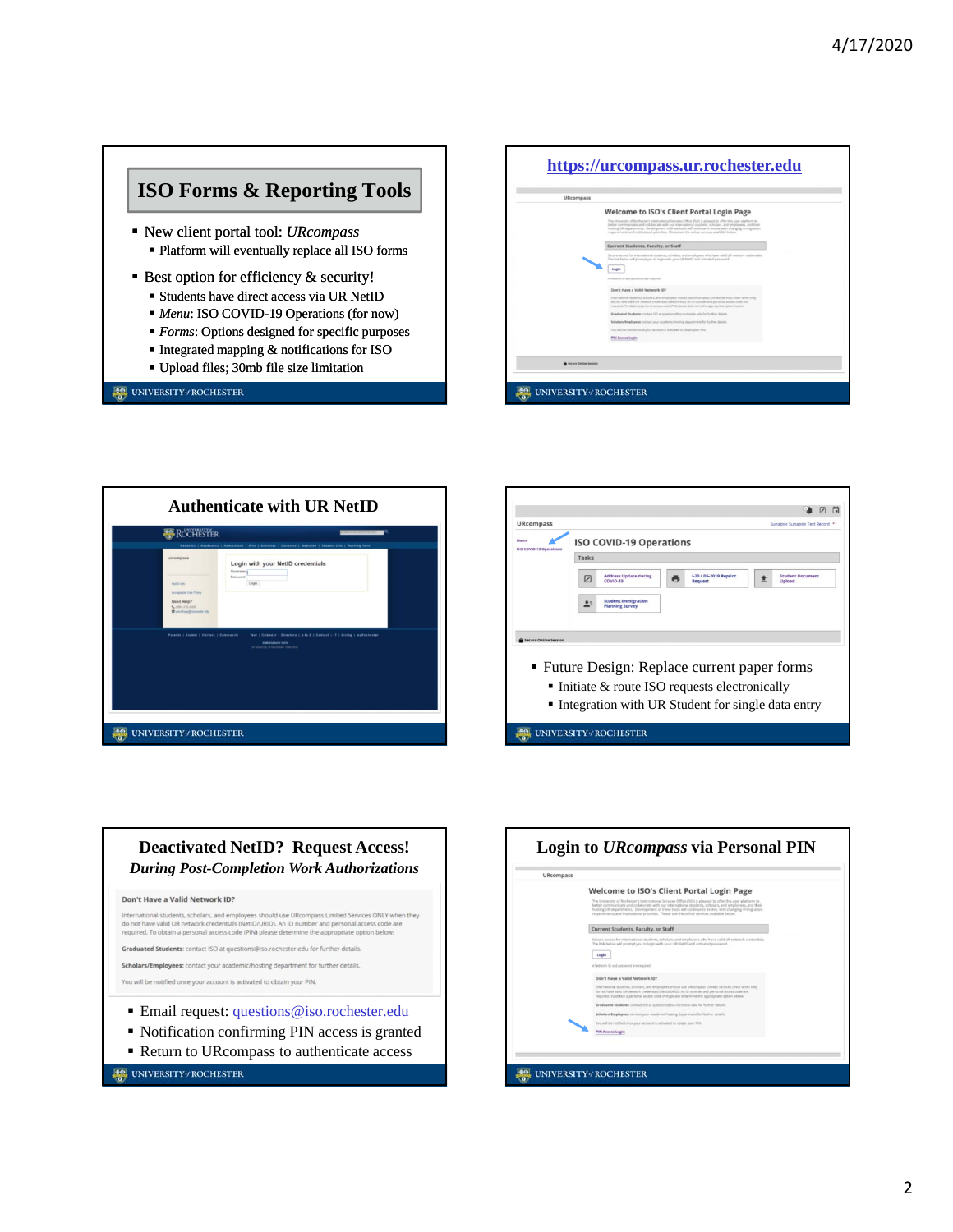| <b>URcompass</b>                                                                                      |                                                                                                                                                                                                                                                                                                             |
|-------------------------------------------------------------------------------------------------------|-------------------------------------------------------------------------------------------------------------------------------------------------------------------------------------------------------------------------------------------------------------------------------------------------------------|
|                                                                                                       | <b>Login to - Limited Services</b>                                                                                                                                                                                                                                                                          |
|                                                                                                       | International students, scholars, and employees should use URcompass Limited Services ONLY when they do not have valid UR<br>network credentials (NetID/URID). An ID number and personal access code are required. To obtain a personal access code (PIN)<br>please determine the appropriate option below. |
|                                                                                                       | Graduated Students: contact ISO at questions@iso.rochester.edu for further details.                                                                                                                                                                                                                         |
|                                                                                                       | Schalars/Employees: contact your academic/hosting department for further details.                                                                                                                                                                                                                           |
|                                                                                                       | You will be notified once your account is activated to obtain your PIN.                                                                                                                                                                                                                                     |
| (*) Information Required<br>University (D <sup>+</sup>                                                |                                                                                                                                                                                                                                                                                                             |
| Date of Birth <sup>x</sup><br>$\overline{a}$<br><b>Junetonmy</b><br>Limited Access PIN care belized * |                                                                                                                                                                                                                                                                                                             |
|                                                                                                       | Your Limited Access PIN is necessary to confirm your identity. If you have yet to receive it.<br>or have forgotten it, you may request that the system a-mail it to you.                                                                                                                                    |
| Login                                                                                                 | <b>E-mail me my Limited Access PIN</b>                                                                                                                                                                                                                                                                      |

| <b>URcompass</b><br><b>Limited Services PIN Lookup</b><br>(*) Information Required | Please provide your University Identification Number to have your Limited Services PIN e-mailed to you. |
|------------------------------------------------------------------------------------|---------------------------------------------------------------------------------------------------------|
| University Identification Number*<br>Submit                                        | Enter your URID                                                                                         |
| <b>A</b> Secure Online Session                                                     |                                                                                                         |
|                                                                                    |                                                                                                         |
|                                                                                    |                                                                                                         |

| <b>URcompass</b>                                                                                                                                                                                                                                                                                                                         |             |
|------------------------------------------------------------------------------------------------------------------------------------------------------------------------------------------------------------------------------------------------------------------------------------------------------------------------------------------|-------------|
| <b>Login to - Limited Services</b><br>International students, scholars, and employees should use URcompass Limited Services ONLY when they do not have valid UR<br>network credentials (NetID/URID). A temporary ID number and personal access code are required. Please contact ISO or your<br>academic/hosting department for details. |             |
| (*) Information Required<br>University ID*                                                                                                                                                                                                                                                                                               | Enter your: |
| Date of Beth <sup>x</sup>                                                                                                                                                                                                                                                                                                                | - URID      |
| <b>B</b> IMARGOVWY<br>Limited Access PIN (see below) *                                                                                                                                                                                                                                                                                   | - DOB       |
| Your Limited Access PIN is necessary to confirm your identity. If you have yet to receive it,<br>or have forgotten it, you may request that the system e-mail it to you.                                                                                                                                                                 | - PIN       |
| Login                                                                                                                                                                                                                                                                                                                                    |             |
| <b>E-mail me my Limited Access PIN</b>                                                                                                                                                                                                                                                                                                   |             |
| Secure Online Session                                                                                                                                                                                                                                                                                                                    |             |





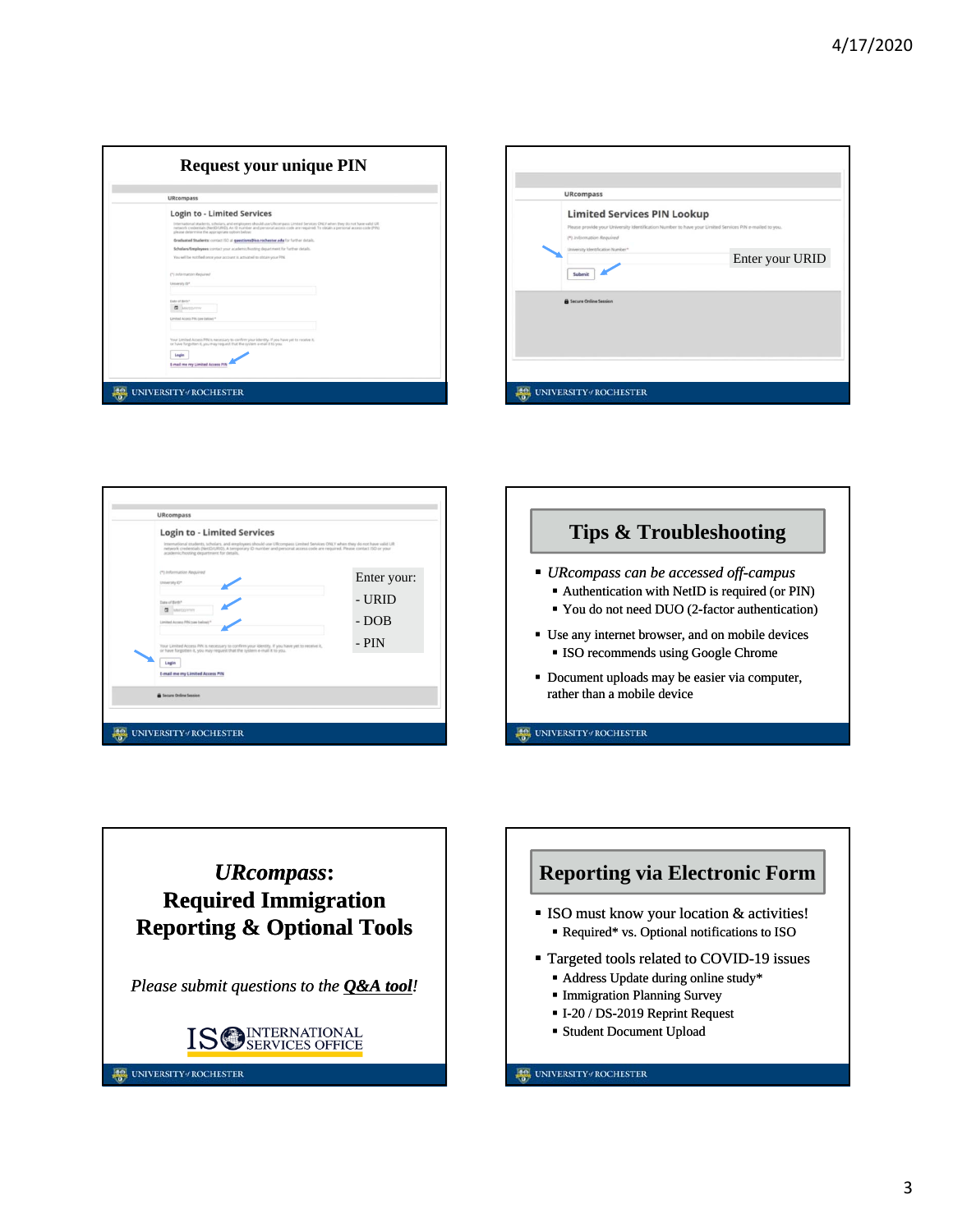|                                 |                                                |                                                      |   |                                          |  | ☑                                 |
|---------------------------------|------------------------------------------------|------------------------------------------------------|---|------------------------------------------|--|-----------------------------------|
| <b>URcompass</b>                |                                                |                                                      |   |                                          |  | Sunapsis Sunapsis Test Record *   |
| Home<br>ISO COVID-19 Operations | <b>ISO COVID-19 Operations</b><br><b>Tasks</b> |                                                      |   |                                          |  |                                   |
|                                 | ☑                                              | <b>Address Update during</b><br><b>COVID-19</b>      | e | <b>I-20 / DS-2019 Reprint</b><br>Request |  | <b>Student Document</b><br>Upload |
|                                 |                                                | <b>Student Immigration</b><br><b>Planning Survey</b> |   |                                          |  |                                   |
| <b>A</b> Secure Online Session  |                                                |                                                      |   |                                          |  |                                   |







| <b>URcompass</b>        | Sunapsis Sunapsis Test Record                                                                                                                                                                                                                                                                                                                                                                                                                                                                                                                                    |  |  |
|-------------------------|------------------------------------------------------------------------------------------------------------------------------------------------------------------------------------------------------------------------------------------------------------------------------------------------------------------------------------------------------------------------------------------------------------------------------------------------------------------------------------------------------------------------------------------------------------------|--|--|
| ISO COVID-19 Operations | Form Submitted: Address Update during COVID-19                                                                                                                                                                                                                                                                                                                                                                                                                                                                                                                   |  |  |
|                         | *** FORM STATUS: SUBMITTED ***                                                                                                                                                                                                                                                                                                                                                                                                                                                                                                                                   |  |  |
|                         | Your Form is Submitted. If you would like to resubmit, click "Cancel" and "Submit" the Form again.                                                                                                                                                                                                                                                                                                                                                                                                                                                               |  |  |
|                         | The International Services Office (ISO) provides services to international students, scholars, employees, and other visitors to the<br>University of Rochester, as well as the departments that host and support them.                                                                                                                                                                                                                                                                                                                                           |  |  |
|                         | (*) Information Required<br>This form will allow international F / J students to report a change in address to reflect<br>their current residence. Given temporary permissions to pursue studies online due to<br>COVID-19, many international students are no longer located at the same address<br>reported earlier in the semester. This form should be submitted within 10 days of any<br>change, and as often as necessary, to ensure compliance with US government reporting<br>requirements. ISO will review your information and update SEVIS as needed. |  |  |
|                         | Please review the address details already on record with ISO and use the form fields<br>below to make necessary updates.                                                                                                                                                                                                                                                                                                                                                                                                                                         |  |  |
|                         | Are you currently living at one of the addresses listed below!!!                                                                                                                                                                                                                                                                                                                                                                                                                                                                                                 |  |  |

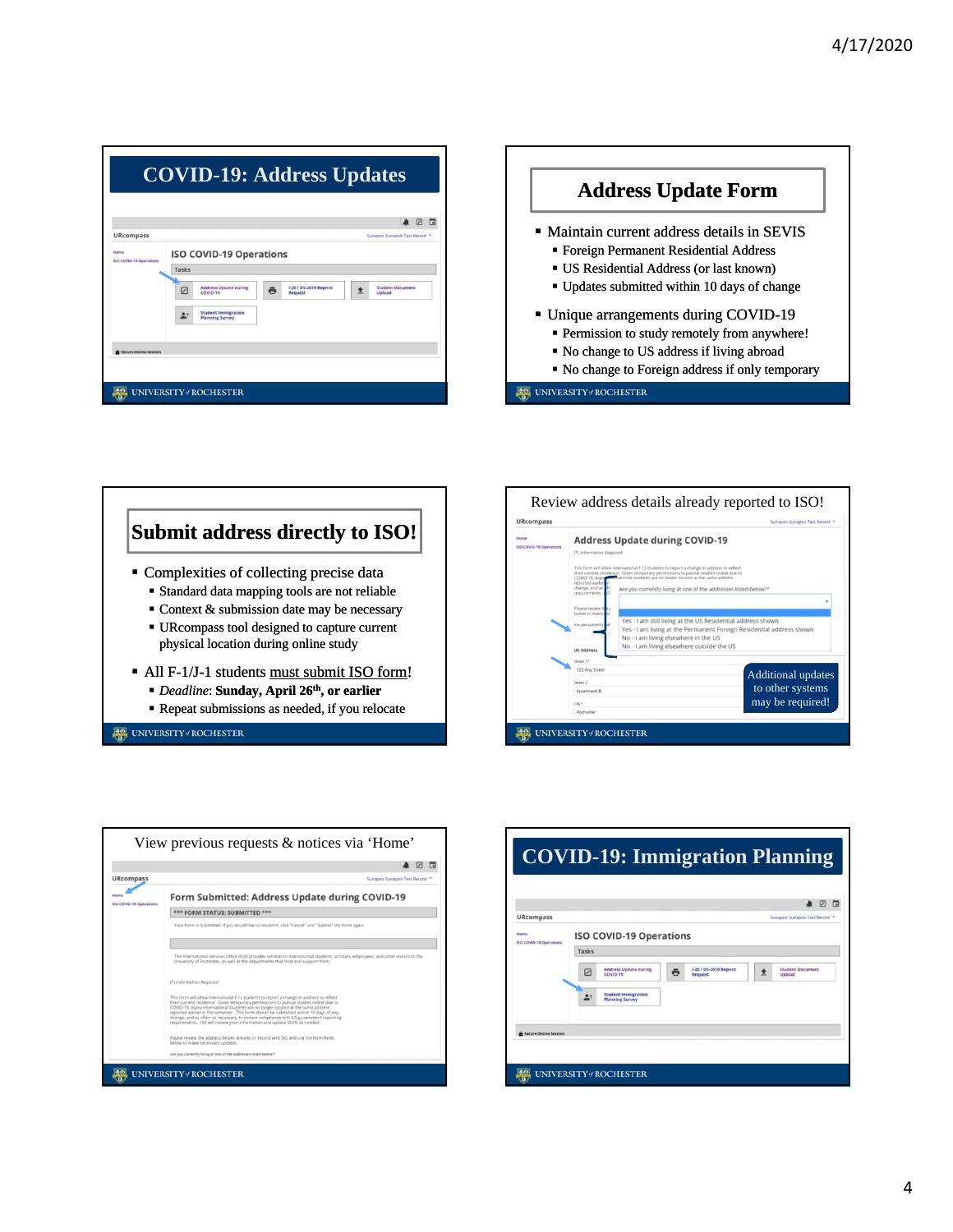## **Immigration Planning Survey**

- Optional tool to notify ISO of your plans
	- General location, inc. any anticipated changes
	- Current enrollment & expected completion Intended activities for Summer/Fall 2020
	- Upcoming travel needs & visa validity
	-
- Additional processing may be necessary Links provided to common ISO forms online

#### UNIVERSITY#ROCHESTER

|                                          |                                                                                                                                                                                                                                                                                                                                                                                                                                                                                               | ☑                               | $\overline{a}$ |
|------------------------------------------|-----------------------------------------------------------------------------------------------------------------------------------------------------------------------------------------------------------------------------------------------------------------------------------------------------------------------------------------------------------------------------------------------------------------------------------------------------------------------------------------------|---------------------------------|----------------|
| <b>URcompass</b>                         |                                                                                                                                                                                                                                                                                                                                                                                                                                                                                               | Survaynis Survageis Test Record |                |
| <b>Harris</b><br>ISO COVID-19 Operations | <b>Student Immigration Planning Survey</b><br>(*) Information Required<br>This survey will help assess what support or information enrolled international F / j -<br>students may need during current remote operations and online classes as a result of the<br>COVID-19 pandemic.<br>Please note that this tool DOES NOT replace required immigration reporting for changes.<br>in your program of study. Links to additional forms and guidance are provided at the end<br>of this survey. |                                 |                |
|                                          | in light of UR's determination to shift classes/instruction orders, where are you currently?"<br>×                                                                                                                                                                                                                                                                                                                                                                                            |                                 |                |
|                                          | Did you move from the address or focation you had been living prior to March 9th?"<br>٠                                                                                                                                                                                                                                                                                                                                                                                                       |                                 |                |

| Potential Activities for Summer & Fall                                                                    | Visa Validity & Renewal Needs                                                                                                  |
|-----------------------------------------------------------------------------------------------------------|--------------------------------------------------------------------------------------------------------------------------------|
| What will be your intended activities in the US for the remainder of this year? (check all<br>that apply) |                                                                                                                                |
| 13 Summer: Continue study at UR                                                                           | What is the status of your F or ) student siza sticker in your passport?"<br>My visa remains valid through (specify date)<br>٠ |
| (2) Summer: Continue study at another US institution                                                      | Visa Expiration Date <sup>+</sup><br><b>B</b> Instrumer                                                                        |
| 13 Summer: Work permission (CPT, CPT, etc.)                                                               |                                                                                                                                |
| (2) Supremer, Vacation Serre                                                                              | Do you plan to renew your vita sticker while you are abroad?"<br>$a$ . Tas.<br>0.36<br>13 Not Applicable                       |
| () Fall: Continue study at UR                                                                             | Oty of US Consulate where you intend to apply. <sup>4</sup>                                                                    |
| 13 Eall: Continue study at another US institution                                                         | Country of US Consulate where you intend to apply. <sup>4</sup>                                                                |
| 11 Fall Work permission CPT, OPT, etc.)                                                                   |                                                                                                                                |
| 13 Not applicable / Other                                                                                 | CommentalNotes, or other pertinent information for ISO.                                                                        |
| Briefly describe any additional plant for Summer and/or Fall 2020.                                        |                                                                                                                                |
|                                                                                                           |                                                                                                                                |

| What is the status of your F or ) student siza stoker in your passport?"<br>My visa remains valid through (specify date)<br>٠<br>Visa Expiration Date <sup>4</sup><br><b>D</b> Insistemm |
|------------------------------------------------------------------------------------------------------------------------------------------------------------------------------------------|
| Do you plan to renew your vita sticker while you are abroad?"<br>$+$ Tax<br>0.34x<br>D Not Applicable                                                                                    |
| Oty of US Consulate where you intend to apply. <sup>4</sup><br>Country of US Consulate where you intend to apply. <sup>4</sup>                                                           |
| CommentalNotes, or other pertinent information for ISO.                                                                                                                                  |

|                                 |              |                                                      |   |                                          | ☞                                 |
|---------------------------------|--------------|------------------------------------------------------|---|------------------------------------------|-----------------------------------|
| <b>URcompass</b>                |              |                                                      |   |                                          | Sunapsis Sunapsis Test Record *   |
| Home<br>ISO COVID-19 Operations |              | <b>ISO COVID-19 Operations</b>                       |   |                                          |                                   |
|                                 | <b>Tasks</b> |                                                      |   |                                          |                                   |
|                                 | ☑            | <b>Address Update during</b><br>COVID-19             | e | <b>I-20 / DS-2019 Reprint</b><br>Request | <b>Student Document</b><br>Upload |
|                                 |              | <b>Student Immigration</b><br><b>Planning Survey</b> |   |                                          |                                   |

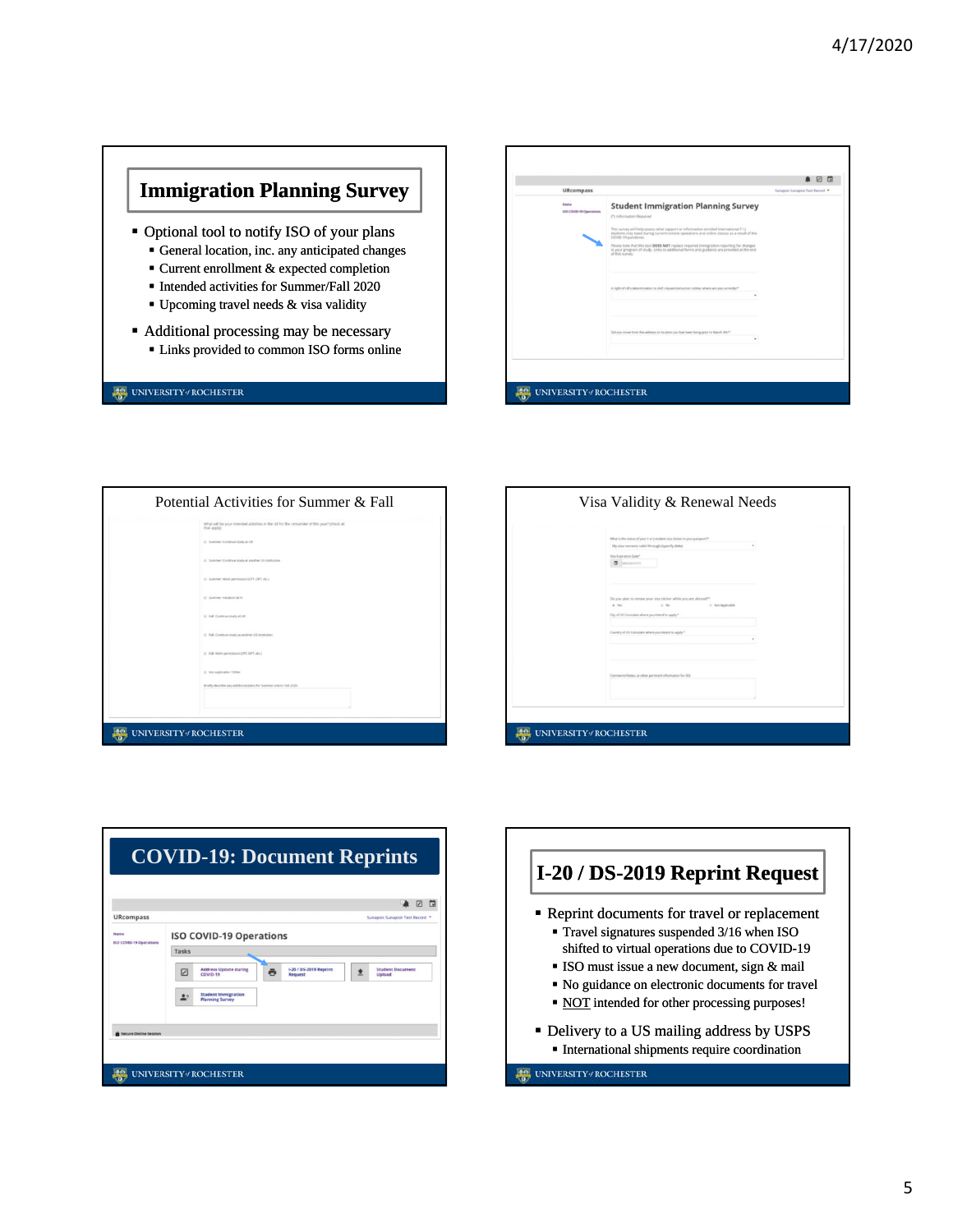



| Where should ISO send your reprinted document?*<br>* Domestically bria USPS)<br>0. Internationally                                                                                                                                                                                                                                                                                                                            |  |
|-------------------------------------------------------------------------------------------------------------------------------------------------------------------------------------------------------------------------------------------------------------------------------------------------------------------------------------------------------------------------------------------------------------------------------|--|
| Please provide the appropriate US mailing address:                                                                                                                                                                                                                                                                                                                                                                            |  |
| Address Line 1*                                                                                                                                                                                                                                                                                                                                                                                                               |  |
| Address Line 2                                                                                                                                                                                                                                                                                                                                                                                                                |  |
| State <sup>4</sup>                                                                                                                                                                                                                                                                                                                                                                                                            |  |
| Zip Code*                                                                                                                                                                                                                                                                                                                                                                                                                     |  |
|                                                                                                                                                                                                                                                                                                                                                                                                                               |  |
| Il Acknowledgement: Due to remote operators, please understand that additional processing time<br>is needed to coordinate all document distribution. For domestic shipments, we will know your<br>document reprint and send it via USPS as soon as possible. Please allow 4-5 business days for<br>delivery. For international shipments, an ISO staff member will contact you once your document is<br>intrand. <sup>4</sup> |  |
| <b>Save Draft</b><br>Submit                                                                                                                                                                                                                                                                                                                                                                                                   |  |